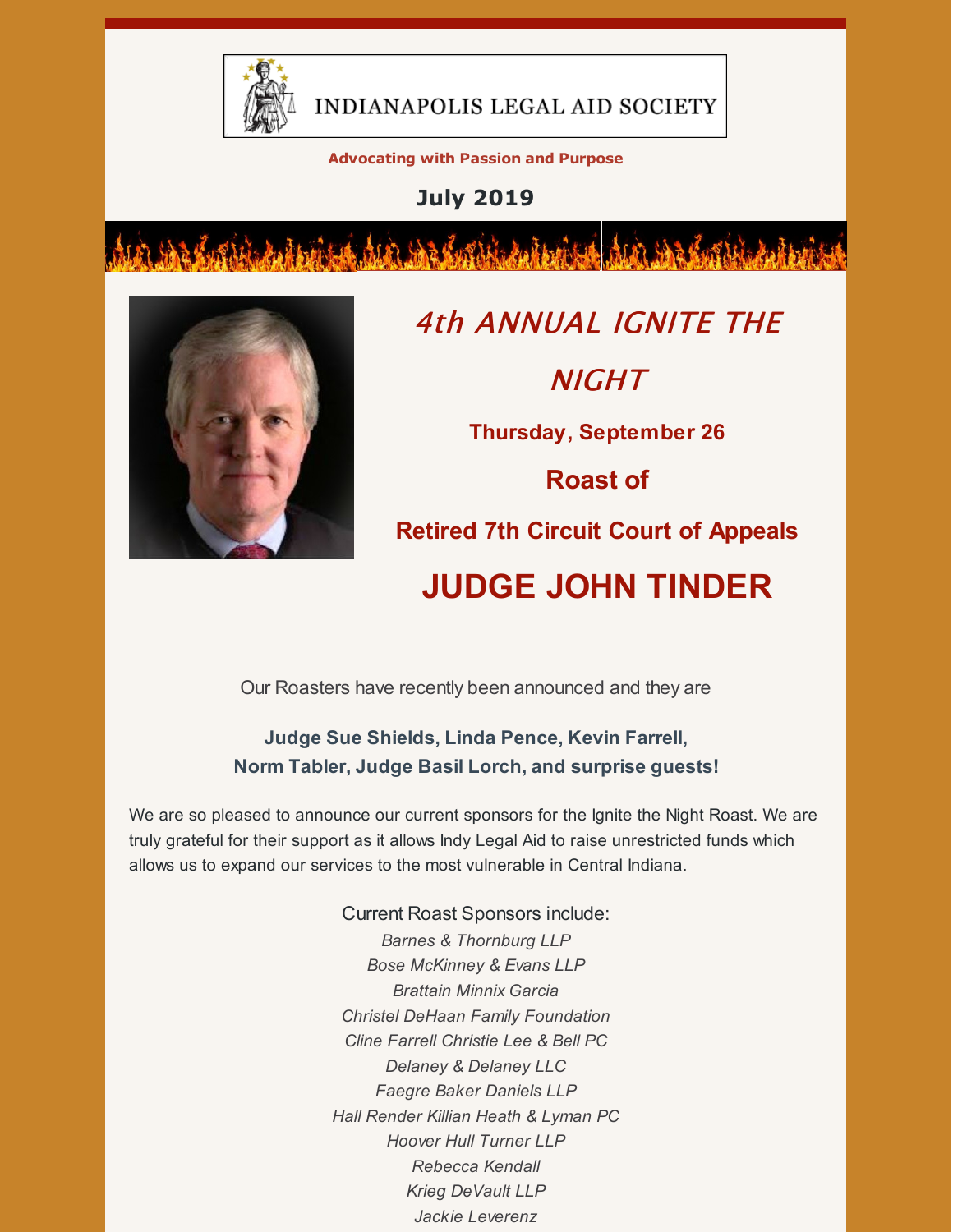*Lewis Wagner LLP Parr Richey Frandsen Patterson Kruse LLP SmithAmundsen LLC Taft Stettinius & Hollister LLP*

#### For more information about the event and **how to buy tickets or sponsor**, click **[here](https://www.indylas.org/ignite)[!](https://em-ui.constantcontact.com/em-ui/em/page/em-ui/email#)**

### **Meet Mary, Our Guardianship Client**

When Mary first came to Indy Legal Aid in May 2018, she was desperate to obtain guardianship of her three-year-old grandson whom she had been with since he was three days old.

Sobbing, Mary told our attorney, Lauren Harrell, that she feared for her grandson's safety as both her daughter and her grandson's father were methamphetamine addicts. Mary said she would even find syringes in her home after a visit from her daughter. At this time, her grandson's father never established paternity and Mary was trying to locate him.

In February 2019 Mary returned to Indy Legal Aid after receiving paternity information and guardianship consents from both parents.

On July 10, Mary was awarded guardianship of her grandson. Now that Mary has guardianship, she can get needed medical assistance for her grandson who has been recently diagnosed on the autism spectrum.

Mary was very appreciative of the help she received from Indy Legal Aid. "Lauren was a true blessing, so patient and supportive," Mary commented.

### **National Urban League's Street Law Clinic**



Indy Legal Aid has been invited to attend the National Urban League's Annual Conference and their 4th Annual Pro Bono Legal Clinic on Saturday, July 27, 2019 at the Indiana Convention Center and Lucas Oil Stadium.

The mission of the Clinic is to inform and impact as many lives as possible in one day. Volunteer lawyers at the clinic provide on-the-spot legal

advice to members of the community on a wide array of topics: from landlord-tenant, family law, probate, employment, small business and intellectual property issues to law enforcement interaction, record expungement, school discipline, immigration and voter registration.

We are honored to be a part of this event to help more Hoosiers in Central Indiana!